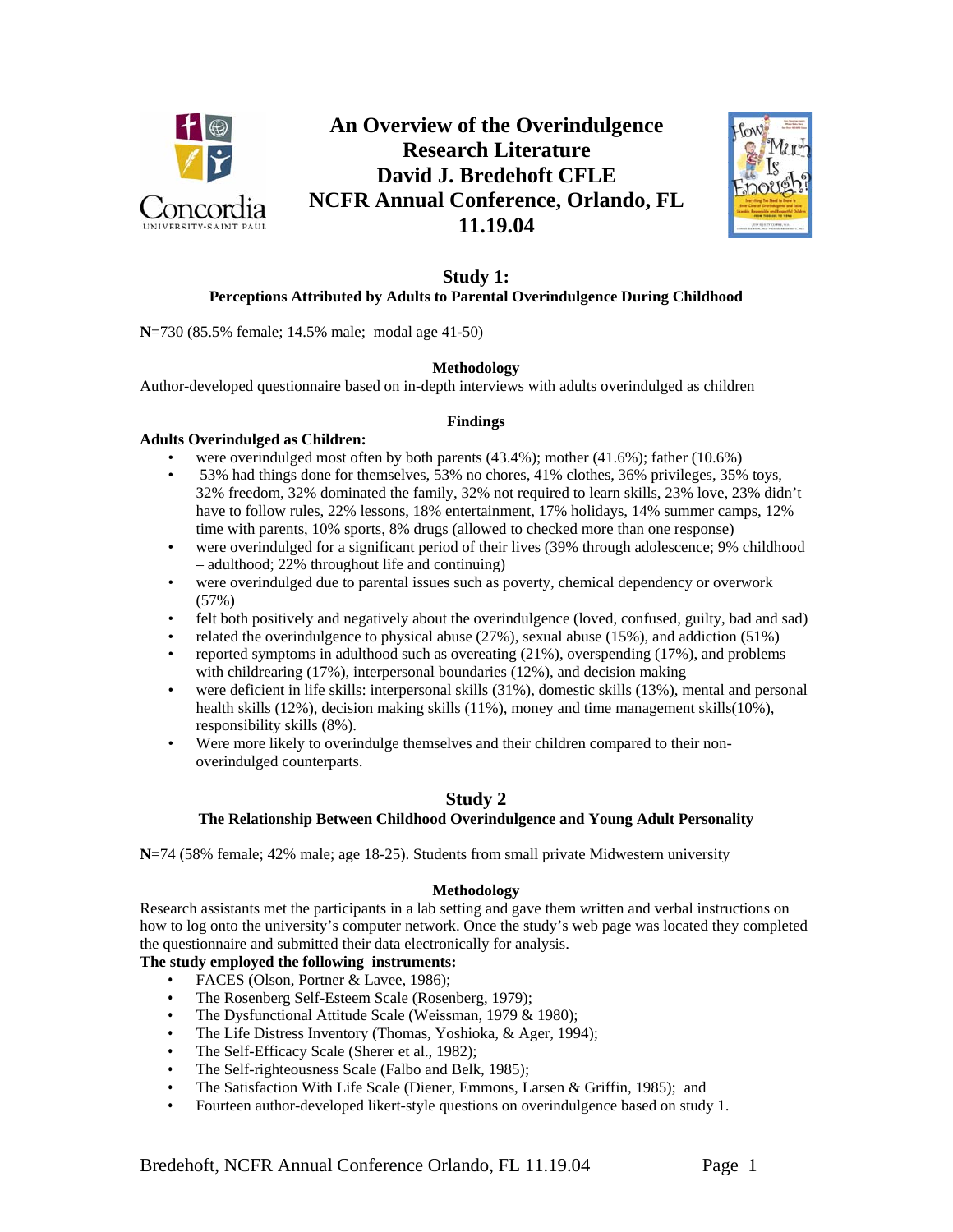## **Findings**

## **Childhood overindulgence was significantly related to characteristics in young adulthood:**

- lower self-efficacy,  $r = -.237$ ,  $p < .05$
- an inflated sense of self-righteousness,  $r = -.248$ ,  $p < .05$
- an increase in dysfunctional attitudes.  $r = .233$ ,  $p < .05$
- In addition, childhood overindulgence significantly correlated with: lack of chores ( $r = .403$ ,  $p <$ .001), too many toys ( $r = .325$ ,  $p < .01$ ), too many clothes ( $r = .261$ ,  $p < .05$ ), too much freedom ( $r = .01$ ) .325, p< .01), parents being over-loving and providing attention ( $r = .467$ ,  $p < .001$ ), lack of rules (r  $= .334$ , p $< .001$ ), not enforcing the rules (r = .417, p $< .001$ ), and parents providing too much entertainment ( $r = .274$ ,  $p < .05$ )
- Childhood overindulgence **was not** significantly related to self-esteem, satisfaction with life, life distress, socioeconomic background, or type of family system the young adult grew up in.

# **Study 3**

#### **Relationships Between Childhood Overindulgence and Parental Attributes**

**N**=391 (89.7% female; 10.3% male; age 23-95). Participants were parents from 39 states and 12 countries

#### **Methodology**

Recruited parents logged onto the study's web page and submitted data electronically for analysis.

#### **The study employed the following instruments:**

- FACES (Olson, Portner & Lavee, 1986);
- The Rosenberg Self-Esteem Scale (Rosenberg, 1979);
- The Dysfunctional Attitude Scale (Weissman, 1979 & 1980);
- The Parental Locus of Control Scale (Campis, Lyman, & Prentice-Dunn, 1986); and
- Fourteen author-developed likert-style questions on overindulgence based on study 1.

#### **Findings**

## **Childhood overindulgence was significantly related to the following parental attributes:**

- Family Adaptability,  $r = .129$ ,  $p < .05$
- Self-esteem,  $r = -.101$ ,  $p < .05$
- Dysfunctional Attitude Scale,  $r = .227$ ,  $p < .001$
- Parental Locus of Control,  $r = .244$ ,  $p < .001$
- Parental Efficacy,  $r = .206$ ,  $p < .001$
- Child Control of Parent's Life,  $r = .295$ ,  $p < .001$
- Parent Control of Child's Behavior,  $r = .144$ ,  $p < .01$
- Parent Belief in Fate,  $r = .200$ ,  $p < .001$
- Childhood overindulgence **was not** significantly related to Family Cohesion and Parental Responsibility
- As hypothesized, factor analysis showed the 13 indicators of overindulgence loaded into three factors: **Too Much**, **Over-nurture**, and **Soft Structure**.

#### **Top 10 Parental Locus of Control Beliefs Associated with Overindulgence**

- I feel like what happens in my life is mostly determined by my child.
- My life is chiefly controlled by my child.
- My child usually gets his or her own way, so why try.
- I allow my child to get away with things.
- It is often easier to let my child have his/her own way than to put up with the tantrum.
- Neither my child nor myself is responsible for his/her behavior.
- I have often found that when it comes to my children, what is going to happen will happen.
- My child influences the number of friends I have.
- In order to have my plans work, I make sure they fit in with the desires of my child.
- When something goes wrong between me and my child, there is little I can do to correct it.